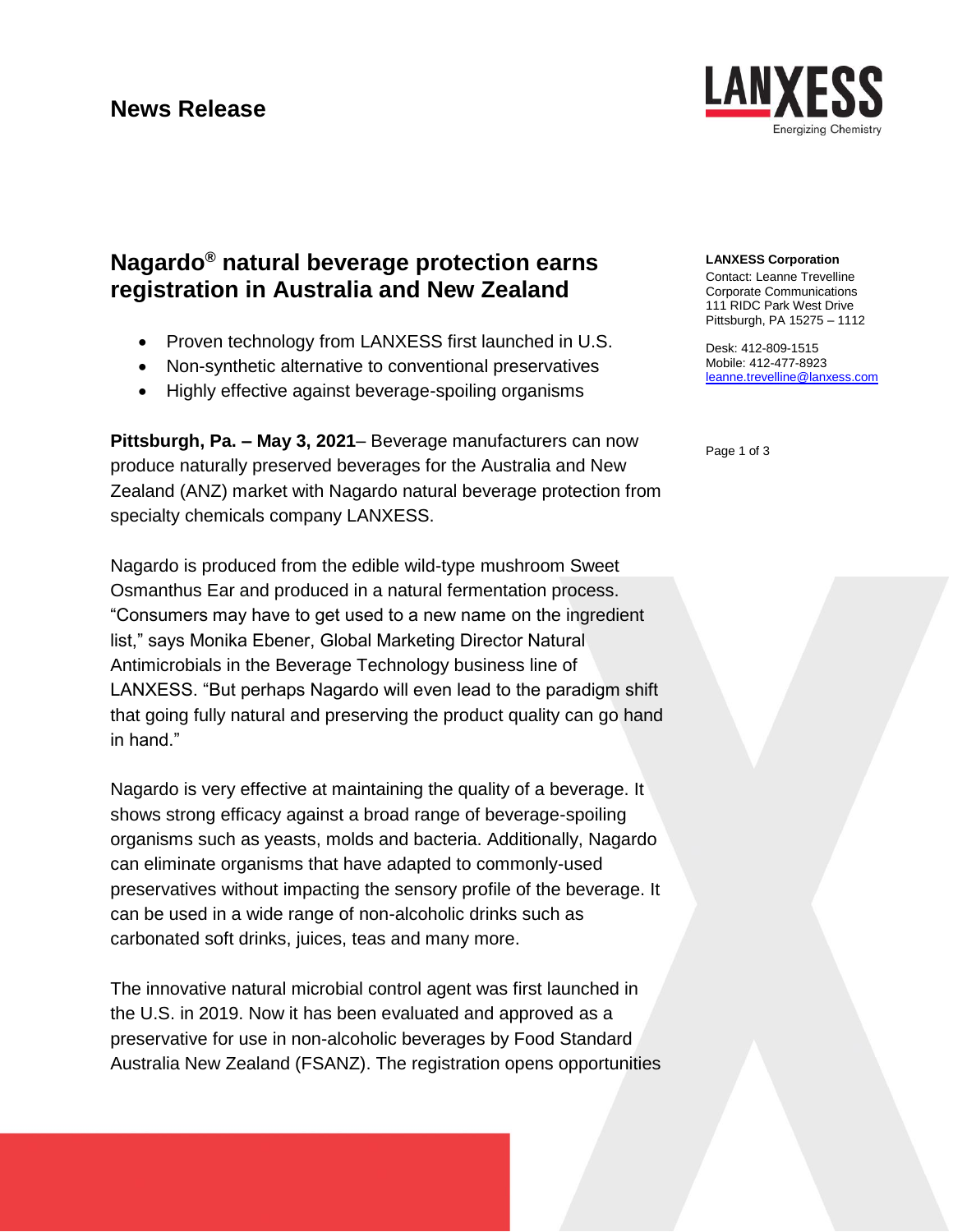# **News Release**



for beverage innovations in the ANZ region and meets the current trend towards cleaner labels as consumers are becoming more and more aware of ingredient labels and steering away from chemical additives wherever possible.

"From our growing customer base in the U.S. we receive incredible feedback. Nagardo has enabled them to launch fully natural beverages that are shelf-stable without the need for artificial additives, energy-consuming hot-fill processes or chilled chain logistics. Thus, we are very happy to expand our footprint to the Australian and New Zealand market where consumers are equally conscious about their purchase decisions," explains Ebener. "We see Nagardo as a highly requested additional tool in the toolbox of beverage manufacturers and with the new approval in Australia and New Zealand, we continue our global rollout and are looking forward to launching Nagardo in even more countries."

LANXESS plans to officially launch Nagardo in Australia and New Zealand mid-2021.

For more information about Nagardo and local contacts visit the website: [www.nagardo.com](http://www.nagardo.com/)

### **LANXESS Corporation**

Contact: Leanne Trevelline Corporate Communications 111 RIDC Park West Drive Pittsburgh, PA 15275 – 1112

Desk: 412-809-1515 Mobile: 412-477-8923 [leanne.trevelline@lanxess.com](mailto:leanne.trevelline@lanxess.com)

Page 2 of 3

**Image:**